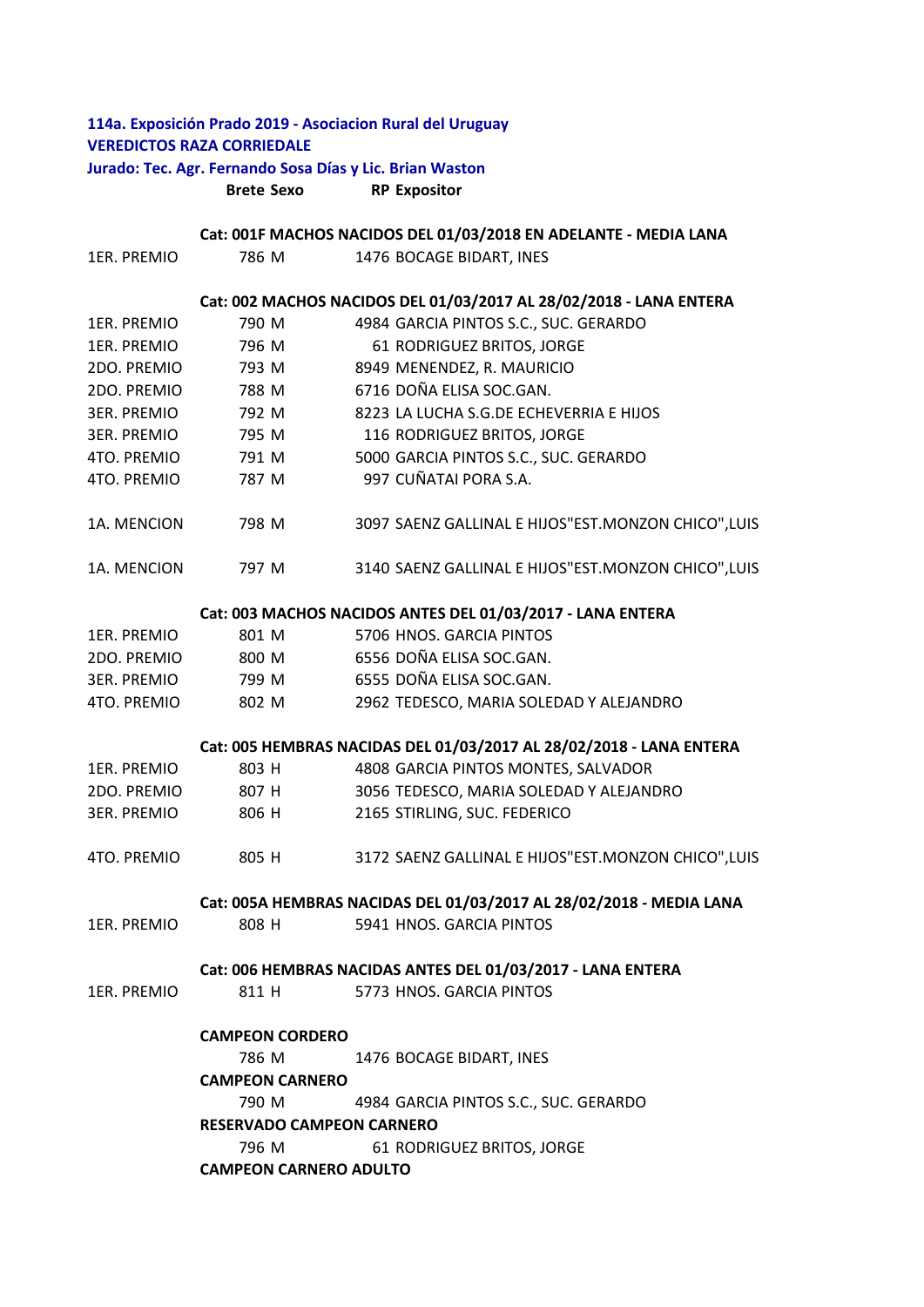801 M 5706 HNOS. GARCIA PINTOS 800 M 6556 DOÑA ELISA SOC.GAN. 803 H 4808 GARCIA PINTOS MONTES, SALVADOR 807 H 3056 TEDESCO, MARIA SOLEDAD Y ALEJANDRO 790 M 4984 GARCIA PINTOS S.C., SUC. GERARDO 796 M 61 RODRIGUEZ BRITOS, JORGE 801 M 5706 HNOS. GARCIA PINTOS 803 H 4808 GARCIA PINTOS MONTES, SALVADOR 807 H 3056 TEDESCO, MARIA SOLEDAD Y ALEJANDRO 790 M 4984 GARCIA PINTOS S.C., SUC. GERARDO 801 M 5706 HNOS. GARCIA PINTOS 795 M 116 RODRIGUEZ BRITOS, JORGE 790 M 4984 GARCIA PINTOS S.C., SUC. GERARDO **AL MEJOR VELLON INDUSTRIAL TERCER MEJOR MACHO GRAN CAMPEONA HEMBRA RESERVADA GRAN CAMPEONA HEMBRA AL MEJOR VELLON PI CORRIDALE NACIONAL S/D SEXO PREMIOS DALGETY ‐ JUAN FR ECHEVERRIA MAYTIA A LA MEJOR CABEZA DE MACHO CORRIEDALE P.O. PREMIO JOSE P. TURENA A LA MEJOR RES CARNICERA RESERVADO CAMPEON CARNERO ADULTO CAMPEONA OVEJA RESERVADA CAMPEONA OVEJA GRAN CAMPEON MACHO RESERVADO GRAN CAMPEON MACHO** 

**Al mejor ejemplar s/d sexo** 

790 M 4984 GARCIA PINTOS S.C., SUC. GERARDO